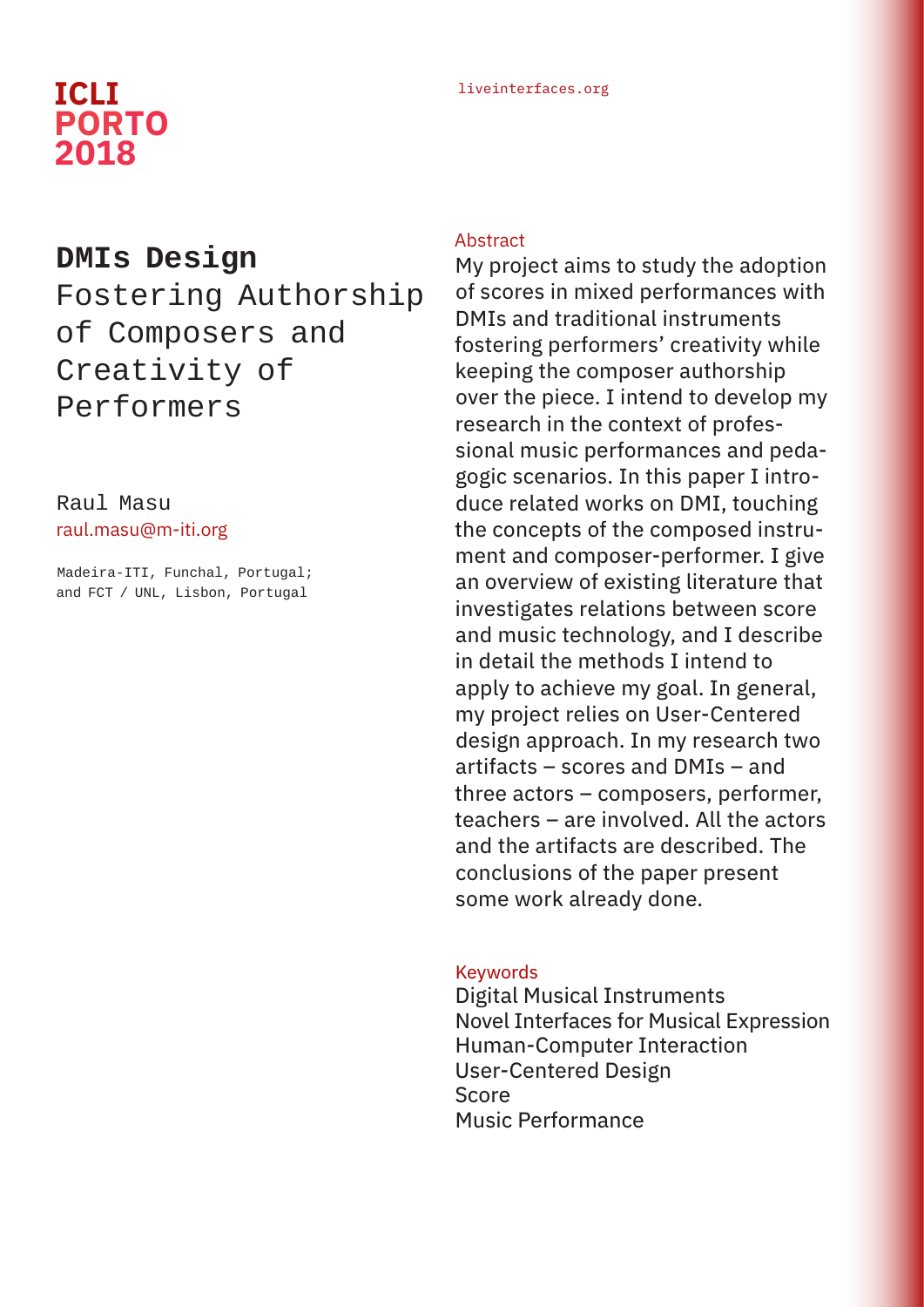#### **Introduction: Research Objective**

My project aims to study the adoption of scores in interactive scenarios with Digital Musical Instruments (DMIs). My project particularly focuses on mixed performances with DMIs and traditional instruments. More in detail, the objective of such study is to provide performers with some degree of freedom, facilitating their expression of creativity when performing with or along DMIs, while maintaining the composer's authorship of the music. A secondary objective of the study is improving the development of creativity for students in pedagogic scenarios: in this case, music students will be the performers. Scores are fundamental in western musical practice. For this reason, an academic investigation over the adoption of scores can play an important role to facilitate mixed initiatives with classic instruments and DMIs.

#### **1.Research Context and Related Works**

In the last decades, music technology literature has explored the expressive potential of human-computer interactive performances. Since the birth of the NIME conference, the computer-music academic community started borrowing tools from HCI to evaluate new interactive music technology (Wanderley and Orio 2002): interactivity gradually became a central topic in computer music academic investigations. The concept of composed instrument was theorized for those tools whose design embeds the aesthetic of the music itself (Schnell and Battier 2002). This practice often overlapped the roles of composers, performers, and designers. For this reason, there is no need of scores, and scores are not widely studied from and HCI perspective. Few examples exists. For instance, score following algorithms are used in music performances where the electronic component follows the timing of human performers (Orio, Lemouton, and Schwarz 2003). With score following, the musicians have freedom in phrasing and timing, but the approaches to scores remain quite standard. Another approach is presented

by Magnusson, who considers live coding as a new interactive form of musical notation (Magnusson 2015), but does not really focuses on mixed performances with acoustic instruments. Recently, Gurevich presented the idea of using existing scores to inspire the design and the creation of new DMIs (Gurevich 2017).

#### **2.Work Plan and Methodology**

My research will rely on User-Centered Design approach (Abras, Maloney-Krichmar, and Preece 2004) organized in three main steps: 1) collection of requirements, 2) design and development, and 3) evaluation. The project involves three groups of users as actors in the design process: performers; composers; teachers. Performers are directly involved in the interaction with and alongside DMIs. This category include DMIs performers and classical instrumentalists, both professionals and students. Composers produce scores. Teachers have a crucial role even if they are not directly involved in the interaction. The first step of the design process will rely mainly on qualitative methods, quantitative questionnaires will also be used. The design/development phase will consist of a recursive loop of increasing fidelity prototyping. To guarantee the ecological validity of the evaluation, real concerts and classes will be adopted. In this phase observations and interviews will be conducted. The main outcomes of the design process will be a novel DMI and a framework concerning the adoption of scores with DMIs. The framework will be a theoretical work that provides composers with heuristics to infrastructure their compositional work within the interactive context, keeping into account the creativity of the performers.

#### **3.Achieved Results**

I started to work on the topic of my research using an autobiographical design approach, to investigate design issue related to the adoption of scores. In this phase, I am playing both the role of the designer/researcher and that of the composer. I developed Penguin, a system for